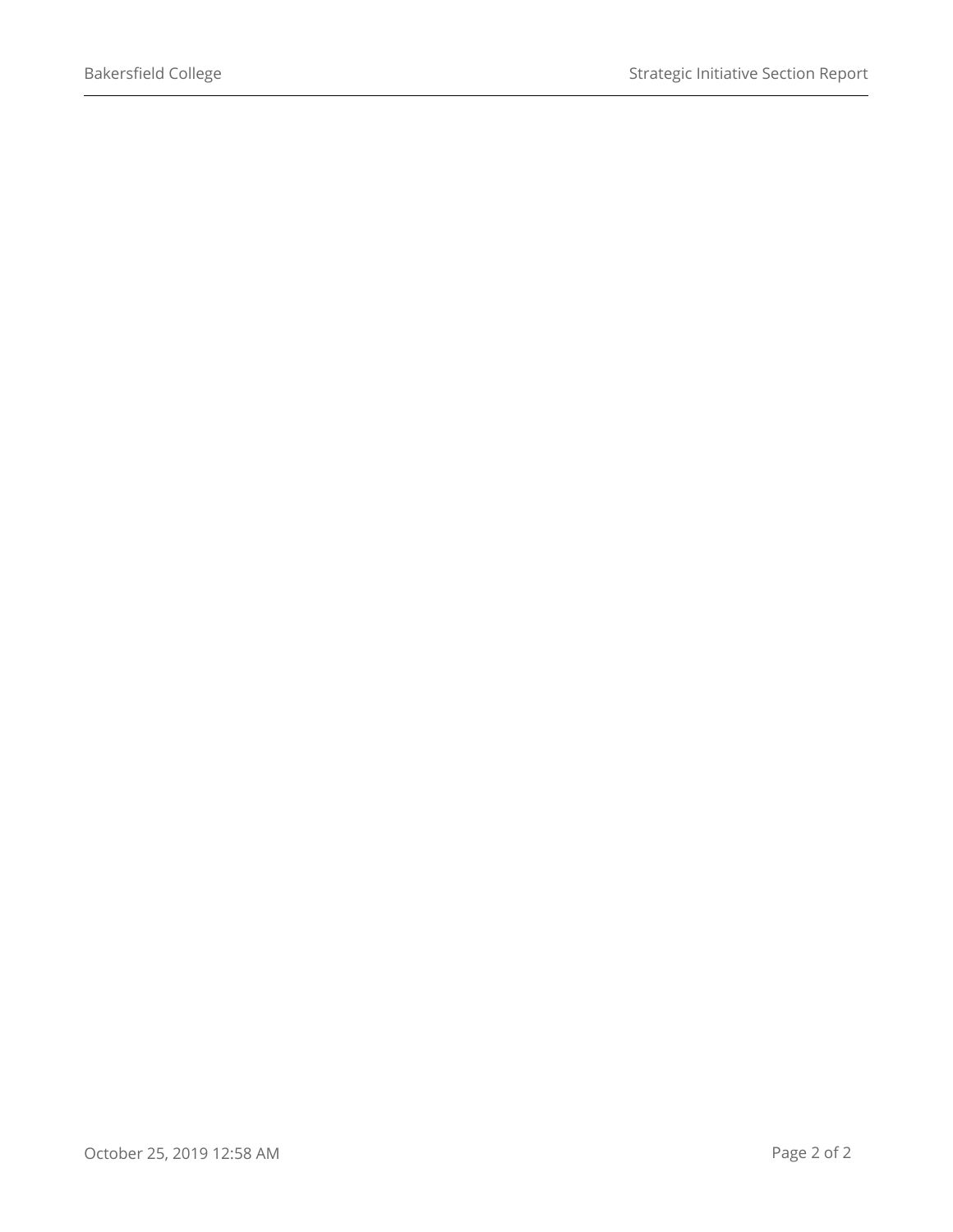#### **Business Administration: Date: 10-25-2019**

 • 2019-2020 Administrative Office Assistant Instructional Annual Update Program Review

**SI Section Templates:** Assessment Report (Part 1 the Assessment Table) 2019-20, Assessment Report (Part 2 Responses) 2019-20

# Business Administration

## **Assessment Report (Part 1 the Assessment Table) 2019-20**

#### **2019-2020 Administrative Office Assistant Instructional Annual Update Program Review**

| <b>Courses</b> | % Students Exceed % Students Meets | % Students Doesn't % Students N/A<br>Meet | <b>Total</b> |
|----------------|------------------------------------|-------------------------------------------|--------------|
|                |                                    |                                           |              |
|                |                                    |                                           |              |

See reports produced by Assessment Committee generated from elumen.

#### **Assessment Report (Part 2 Responses) 2019-20**

**2019-2020 Administrative Office Assistant Instructional Annual Update Program Review**

#### **Plan-Describe the process used to assess the courses for this program:**

Students are allowed to learn and develop skills necessary before an assessment is given to them. Many of the SLO's are a skill development that takes time so the only assessment for many of the courses is only given the last day of the class. Students are all worked with on a one-on-one so each student gets coaching on what they need to work on individually.

## **Reflect-Based on the SLO performance data listed in the table, describe both the strengths and weaknesses of the program**

Assessment results show that students who complete each course usually are highly successful in the skills they learn. The major downfall is that students start the class and do not allow ample time to devote to developing the skill required and then do not finish the course. Completion rate are low because of this.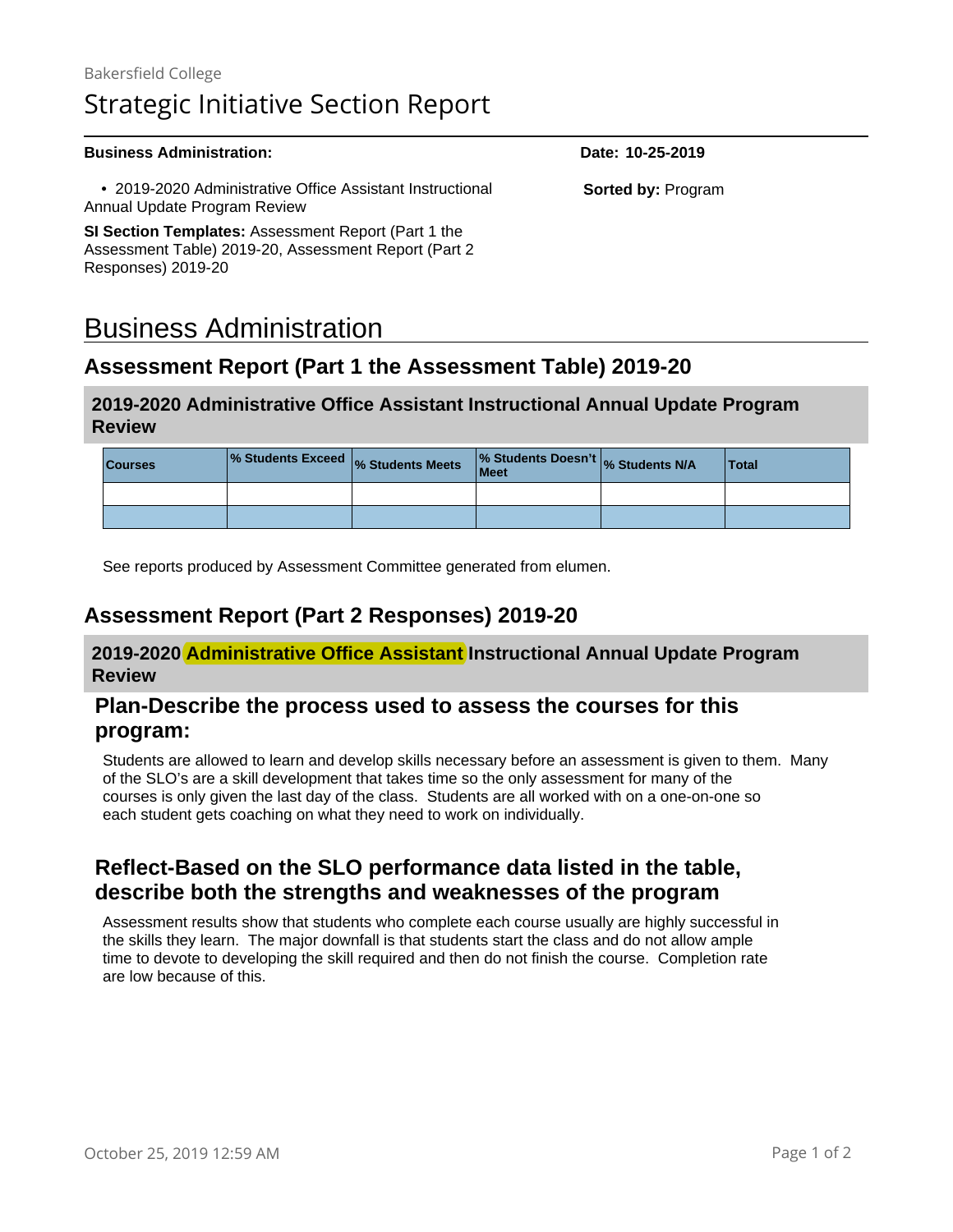## **Dialogue-Explain when, or how often, discipline faculty meet to discuss the assessment process (e.g., planning, data collection, and results) for this program (e.g., department meeting).**

The faculty meet constantly to assess student performance and how we can better serve each student on an individual basis. This is how the lab works. All lab faculty meet at the beginning of the semester to review and determine what changes need to be implemented in the coming semester. We meet again during finals week to discuss how the students performed and what we need to think about over the break to help better serve our clientele.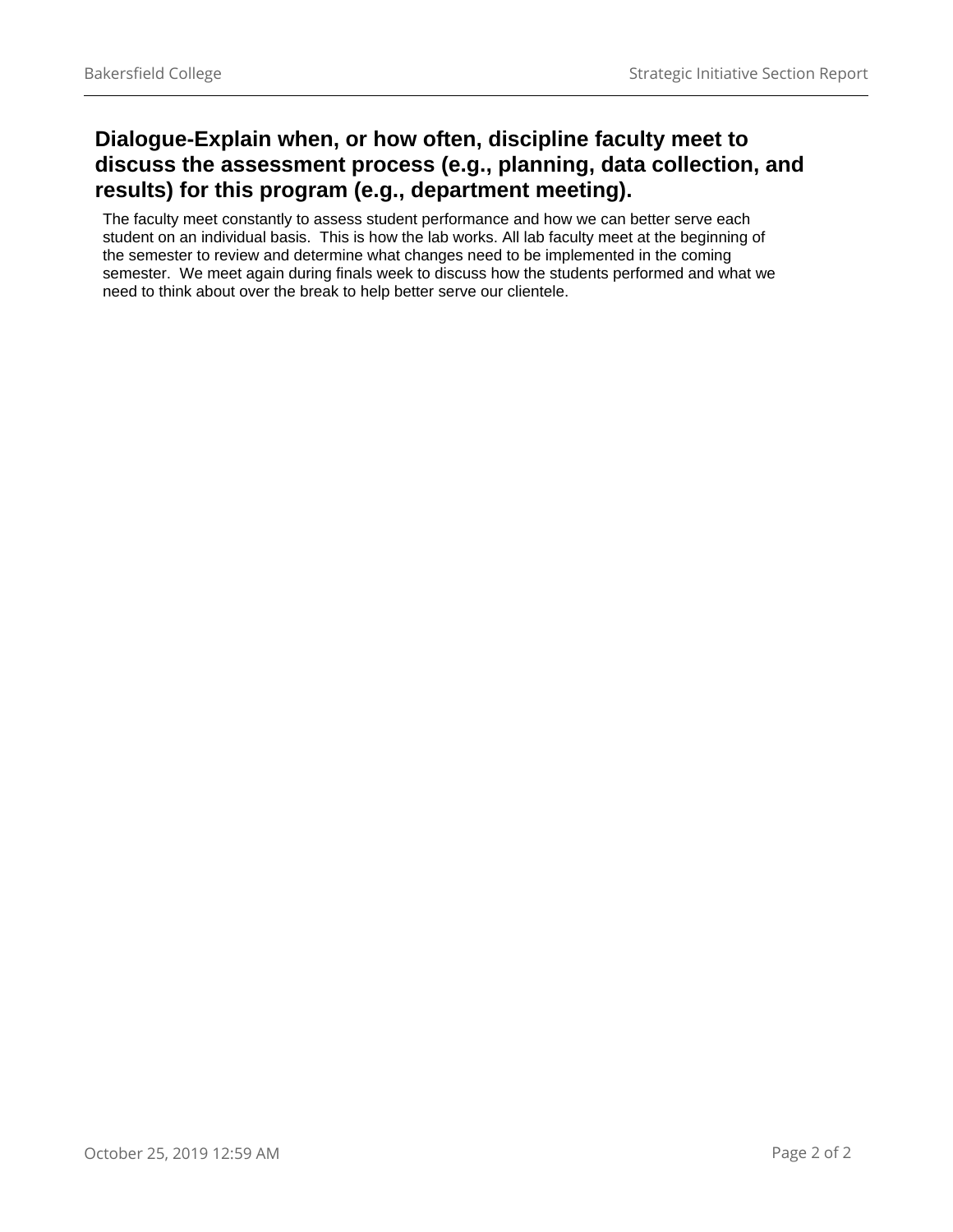| <b>Agricultural Business:</b>                                                                                                               | Date: 10-25-2019         |
|---------------------------------------------------------------------------------------------------------------------------------------------|--------------------------|
| • 2019-20 Instructional Annual Update AG Business<br>• 2019-2020 Instructional Annual Update Program Review<br><b>Agricultural Business</b> | <b>Sorted by: Progra</b> |
| <b>SI Section Templates:</b> Assessment Report (Part 1 the<br>Assessment Table) 2019-20, Assessment Report (Part 2                          |                          |

# Agricultural Business

Responses) 2019-20

#### **Assessment Report (Part 1 the Assessment Table) 2019-20**

#### **2019-20 Instructional Annual Update AG Business**

| <b>Courses</b> | 1% Students Exceed  % Students Meets |     | % Students Doesn't % Students N/A<br><b>Meet</b> | <b>Total</b> |
|----------------|--------------------------------------|-----|--------------------------------------------------|--------------|
| AGBS B6        |                                      | 100 |                                                  | 100          |
| AGBS B2        |                                      |     |                                                  |              |
| AGBS B3        |                                      |     |                                                  |              |
|                |                                      |     |                                                  |              |
|                |                                      |     |                                                  |              |

#### **Assessment Report (Part 2 Responses) 2019-20**

#### **2019-20 Instructional Annual Update AG Business**

#### **Plan-Describe the process used to assess the courses for this program:**

SLO's were assessed through testing

#### **Reflect-Based on the SLO performance data listed in the table, describe both the strengths and weaknesses of the program**

The program is strong. !00% of students tested met the 70% base knowledge

## **Dialogue-Explain when, or how often, discipline faculty meet to discuss the assessment process (e.g., planning, data collection, and results) for this program (e.g., department meeting).**

The department has monthly meetings were all disciplines are discussed. Ag Business professors meet at least weekly to discuss curriculum and best practices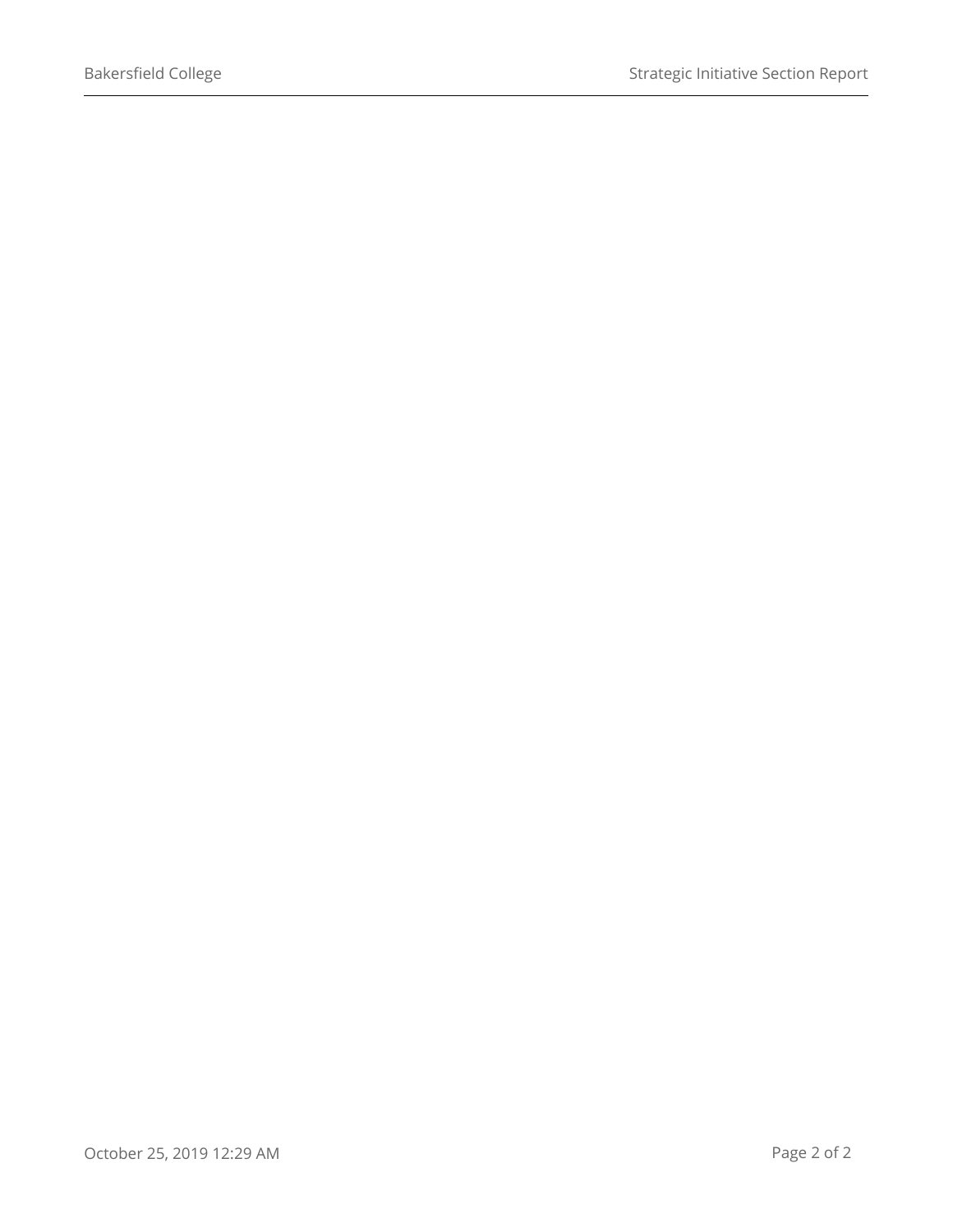| Animal Science:                                                          | Date: 10-25-2019          |
|--------------------------------------------------------------------------|---------------------------|
| • 2019-2020 Instructional Annual Update Program Review<br>Animal Science | <b>Sorted by: Program</b> |
| SI Section Templates: Assessment Report (Part 1 the                      |                           |
| Assessment Table) 2019-20, Assessment Report (Part 2                     |                           |

# Animal Science

Responses) 2019-20

## **Assessment Report (Part 1 the Assessment Table) 2019-20**

#### **2019-2020 Instructional Annual Update Program Review Animal Science**

| <b>Courses</b> | % Students Exceed % Students Meets | % Students Doesn't % Students N/A<br><b>Meet</b> | <b>Total</b> |
|----------------|------------------------------------|--------------------------------------------------|--------------|
|                |                                    |                                                  |              |
|                |                                    |                                                  |              |

No courses assed this year

## **Assessment Report (Part 2 Responses) 2019-20**

#### **2019-2020 Instructional Annual Update Program Review Animal Science**

#### **Plan-Describe the process used to assess the courses for this program:**

The questions on the student exams that match to certain SLO's are compared to the correct or wrong answears, curently the students are in the 70% range

#### **Reflect-Based on the SLO performance data listed in the table, describe both the strengths and weaknesses of the program**

This question has not been answered yet

## **Dialogue-Explain when, or how often, discipline faculty meet to discuss the assessment process (e.g., planning, data collection, and results) for this program (e.g., department meeting).**

The dept. meets once a month and discuss assement amongs other import information for the deptment.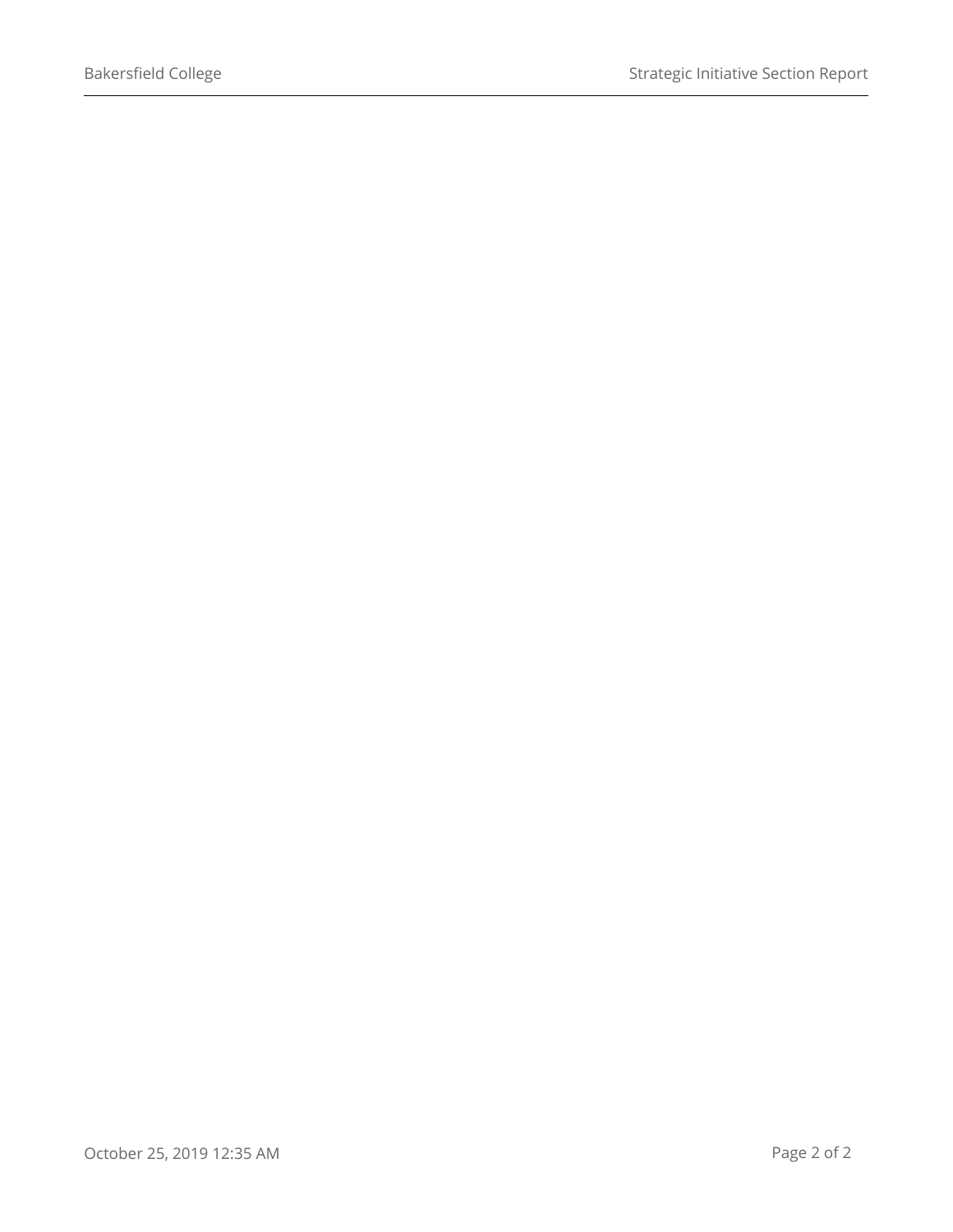# **Art: Date: 10-25-2019** • 2019-2020 Instructional Annual Update Program Review

**SI Section Templates:** Assessment Report (Part 1 the Assessment Table) 2019-20, Assessment Report (Part 2 Responses) 2019-20

# Art

Art

## **Assessment Report (Part 1 the Assessment Table) 2019-20**

## **2019-2020 Instructional Annual Update Program Review Art**

| <b>Courses</b> | % Students Exceed     | % Students Meets | % Students Doesn't<br><b>Meet</b> | % Students N/A      | <b>Total</b> |
|----------------|-----------------------|------------------|-----------------------------------|---------------------|--------------|
| ART B 1        | 47.45                 | 19.39            | 15.82                             | 17.35               | 100          |
| ART B 2        | <b>NA</b>             |                  |                                   |                     |              |
| ART B 3        | <b>NA</b>             |                  |                                   |                     |              |
| ART B 4        | 59.09                 | 22.73            | 18.18                             | $\pmb{0}$           | 100          |
| ART B 5        | 78.57                 | 21.43            | 0                                 | $\pmb{0}$           | 100          |
| ART B 6        | <b>NA</b>             |                  |                                   |                     |              |
| ART B7         | <b>NA</b>             |                  |                                   |                     |              |
| ART B 8        | <b>NA</b>             |                  |                                   |                     |              |
| ART B 9        | <b>NA</b>             |                  |                                   |                     |              |
| ART B 10       | 65.56                 | 13.33            | 10                                | 11.11               | 100          |
| ART B 11       | 83.33                 | 5.56             | 0                                 | 11.11               | 100          |
| ART B 12       | 75                    | 12.5             | $\pmb{0}$                         | 12.5                | 100          |
| ART B 13       | 100                   | $\pmb{0}$        | $\pmb{0}$                         | $\pmb{0}$           | 100          |
| ART B 14       | Not offered last year |                  |                                   |                     |              |
| ART B 16       | 69.79                 | 10.42            | 14.58                             | 5.21                | 100          |
| ART B 17       | 73.21                 | $\mathbf{0}$     | 7.14                              | 19.64               | 100          |
| ART B 20       | 75.86                 | 3.45             | 11.49                             | 9.2                 | 100          |
| ART B 24       | 66                    | 24               | 10                                | $\mathbf 0$         | 100          |
| ART B 25       | 50                    | 8.33             | 38.89                             | 2.78                | 100          |
| ART B 26       | 62.5                  | 15               | 22.5                              | $\mathsf 0$         | 100          |
| ART B 29       | 40                    | 60               | 0                                 | $\mathsf{O}\xspace$ | 100          |
| ART B 35       | 66.67                 | 14.1             | 4.49                              | 14.74               | 100          |
| ART B 36       | 55.17                 | 14.37            | 22.99                             | 7.47                | 100          |
| ART B 37       | 49.12                 | 19.3             | 19.3                              | 12.28               | 100          |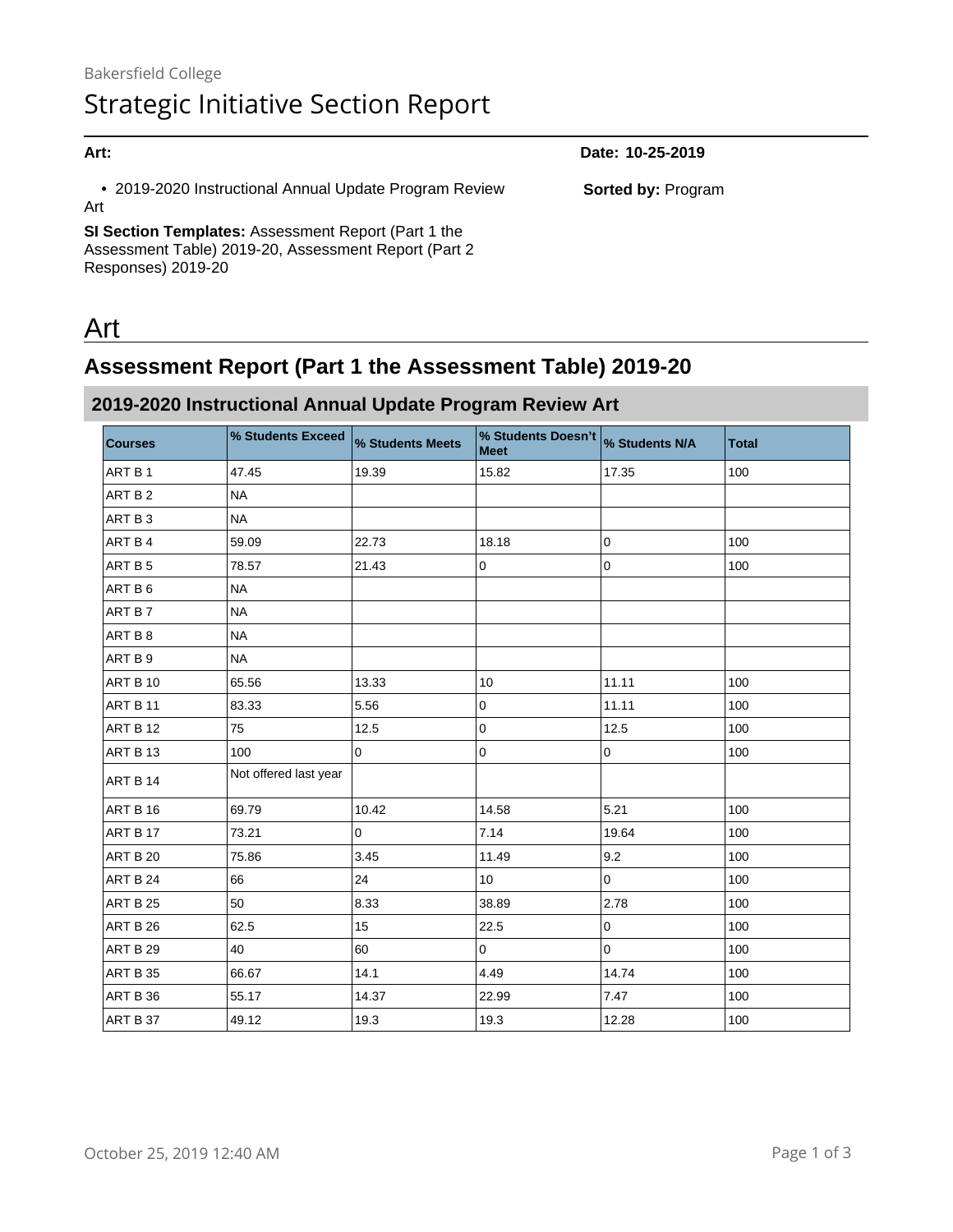| <b>Courses</b>  | % Students Exceed | % Students Meets | % Students Doesn't<br>Meet | % Students N/A | <b>Total</b> |
|-----------------|-------------------|------------------|----------------------------|----------------|--------------|
| ART B 38        | 16.67             | 27.78            | 38.89                      | 16.67          | 100          |
| <b>ART B 40</b> | 91.67             | 0                | 8.33                       | 0              | 100          |
| <b>ART B 41</b> | 76.92             | 15.38            | 7.69                       | 0              | 100          |
| ART B 42        | 57.69             | 34.62            | 7.69                       | 0              | 100          |
| ART B 43        | 80.95             | 7.14             | 9.52                       | 2.38           | 100          |
| ART B 44        | 91.18             | 2.94             | 5.88                       | 0              | 100          |
| <b>ART B 45</b> | 86.67             | 3.33             | 10                         | 0              | 100          |
| ART B 46        | 92.86             | 7.14             | 0                          | 0              | 100          |
| ART B 47        | 80                | 10               | 10                         | 0              | 100          |
| ART B 48        | 90                | 10               | 0                          | 0              | 100          |
|                 |                   |                  |                            |                |              |
|                 |                   |                  |                            |                |              |

## **Assessment Report (Part 2 Responses) 2019-20**

#### **2019-2020 Instructional Annual Update Program Review Art**

#### **Plan-Describe the process used to assess the courses for this program:**

Each spring semester the department assess SLOs for all courses. The fulltime faculty each assess the courses they teach, and adjuncts participate voluntarily. One weakness in the process is that there are several classes only taught by adjunct and we don't have data for all classes. Faculty have become more comfortable with eLumen and we typically meet as a group to have eLumen data entry session where experienced faculty assist others.

## **Reflect-Based on the SLO performance data listed in the table, describe both the strengths and weaknesses of the program**

Overall the program is strong and SLO's are being met in the art courses. Only a few courses have high failure rates on the SLOs assessed this past year. The missing data for classes only taught by adjuncts is unfortunate and demonstrates the need for a fulltime faculty in the Studio Arts program.

## **Dialogue-Explain when, or how often, discipline faculty meet to discuss the assessment process (e.g., planning, data collection, and results) for this program (e.g., department meeting).**

Assessment is a standing agenda item for department meeting and is discussed at a minimum of four meetings each year. Additionally, in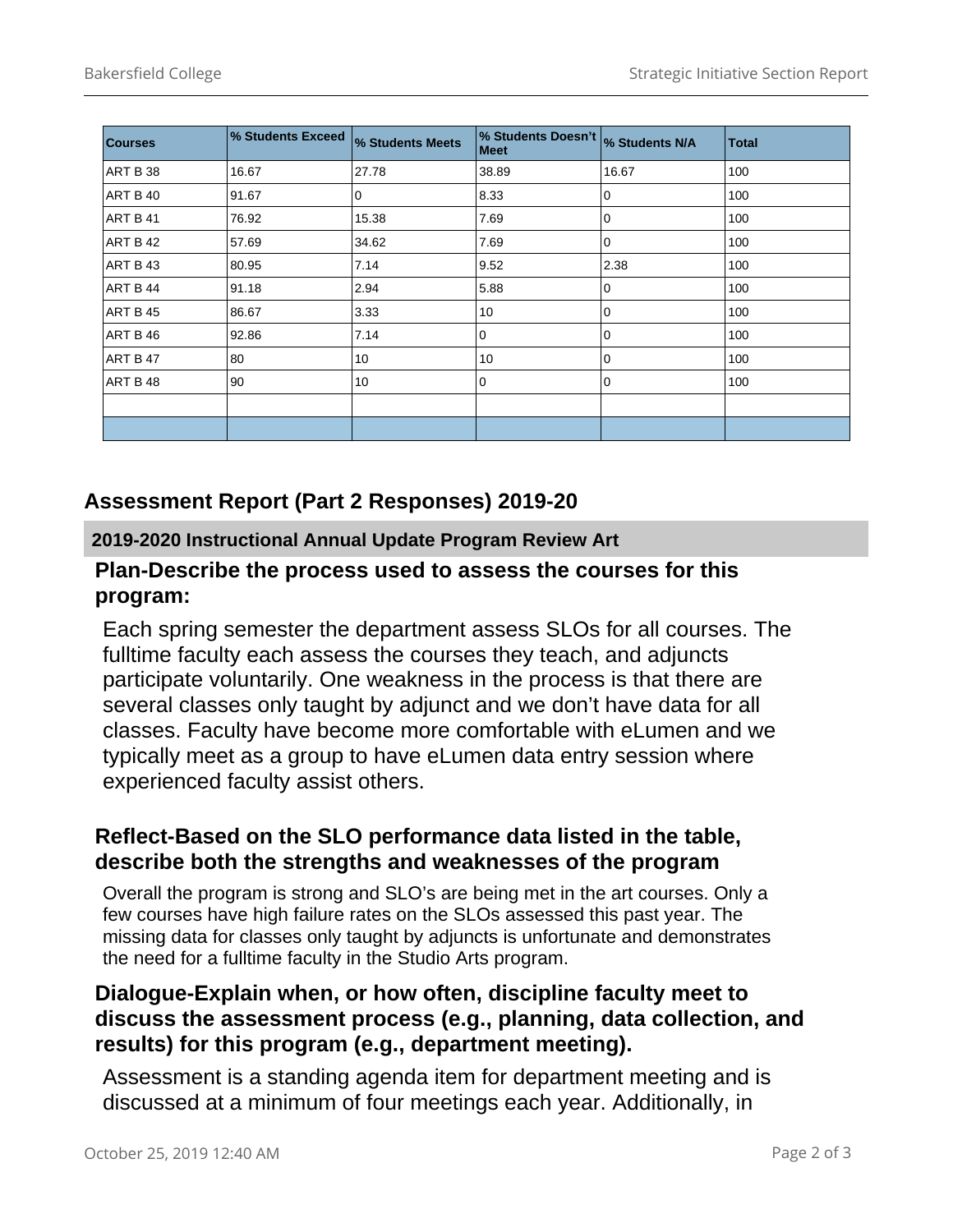the spring we typically have work sessions to help each other with gathering and entering data and reflecting on what we see. We are represented on the Assessment committee. We also find that we informally discuss assessment weekly. We are fortunate that almost all of our classes on the main campus are taught in our dedicated buildings, so we see each other often and have conversations about assessment.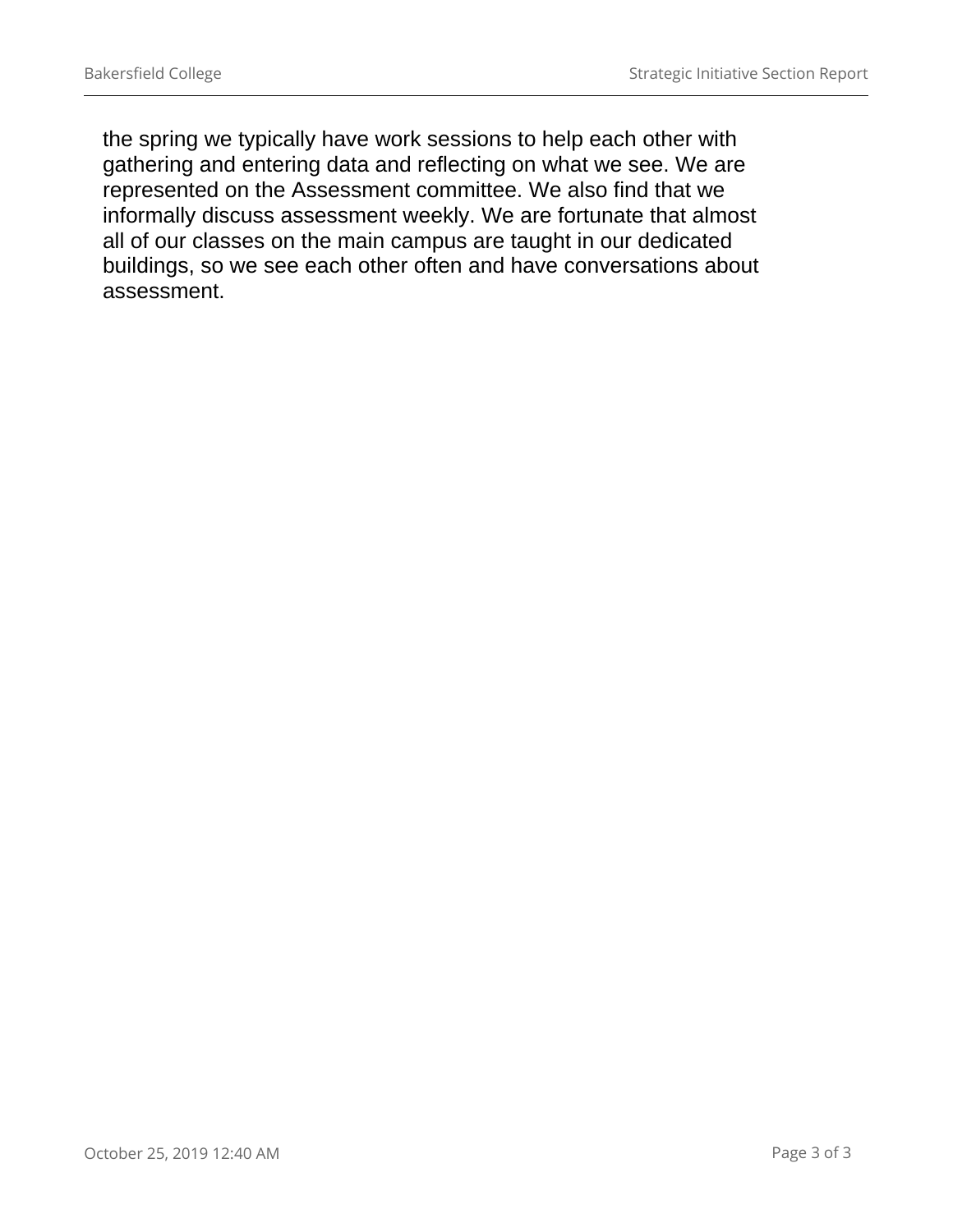#### Automotive Technology: **Date:** 10-25-2019 • Automotive Technology 2019-2020 Instructional Annual Update Program Review **SI Section Templates:** Assessment Report (Part 1 the Assessment Table) 2019-20, Assessment Report (Part 2 **Sorted by:** Program

# Automotive Technology

Responses) 2019-20

## **Assessment Report (Part 1 the Assessment Table) 2019-20**

#### **Automotive Technology 2019-2020 Instructional Annual Update Program Review**

| <b>Courses</b> | $\frac{1}{2}$ Students Exceed $\frac{1}{2}$ Students Meets | % Students Doesn't % Students N/A<br><b>Meet</b> | <b>Total</b> |
|----------------|------------------------------------------------------------|--------------------------------------------------|--------------|
|                |                                                            |                                                  |              |
|                |                                                            |                                                  |              |

| <b>Courses</b> | % Students<br><b>Exceed</b> | % Students<br><b>Meets</b> | % Students<br><b>Doesn't Meet</b> | % Students<br>N/A | <b>Total</b>    |
|----------------|-----------------------------|----------------------------|-----------------------------------|-------------------|-----------------|
| <b>B11</b>     | 51                          | 5                          | $9\,$                             |                   | 68              |
| <b>B20</b>     | 12 <sub>2</sub>             | 33                         | $\mathbf 0$                       |                   | 45              |
| <b>B21</b>     | 10                          | 29                         | 3                                 |                   | 42              |
| <b>B22</b>     | 8                           | 27                         | $\mathbf{1}$                      |                   | 37              |
| <b>B30</b>     | $\overline{4}$              | 34                         | 3                                 |                   | 41              |
| <b>B31</b>     | 0                           | 13                         | $\mathbf 0$                       |                   | 13              |
| <b>B33</b>     | $\mathbf 0$                 | 24                         | $\mathbf{1}$                      |                   | 25              |
| <b>B36</b>     | $\mathbf 0$                 | 23                         | 13                                |                   | 36              |
| <b>B39</b>     | 0                           | 29                         | $\mathbf 0$                       |                   | 29              |
| <b>B40</b>     | 3                           | 24                         | 5                                 |                   | 32              |
| <b>B43</b>     | 9                           | 21                         | $\overline{7}$                    |                   | 37              |
| <b>B40</b>     | 9                           | 17                         | 11                                |                   | 37              |
| <b>B46</b>     | 10                          | 9                          | $\overline{2}$                    |                   | 21              |
| <b>B48</b>     | 5                           | 12                         | 3                                 |                   | 20              |
| <b>B49</b>     | $\pmb{0}$                   | $\overline{15}$            | $\pmb{0}$                         |                   | $\overline{15}$ |